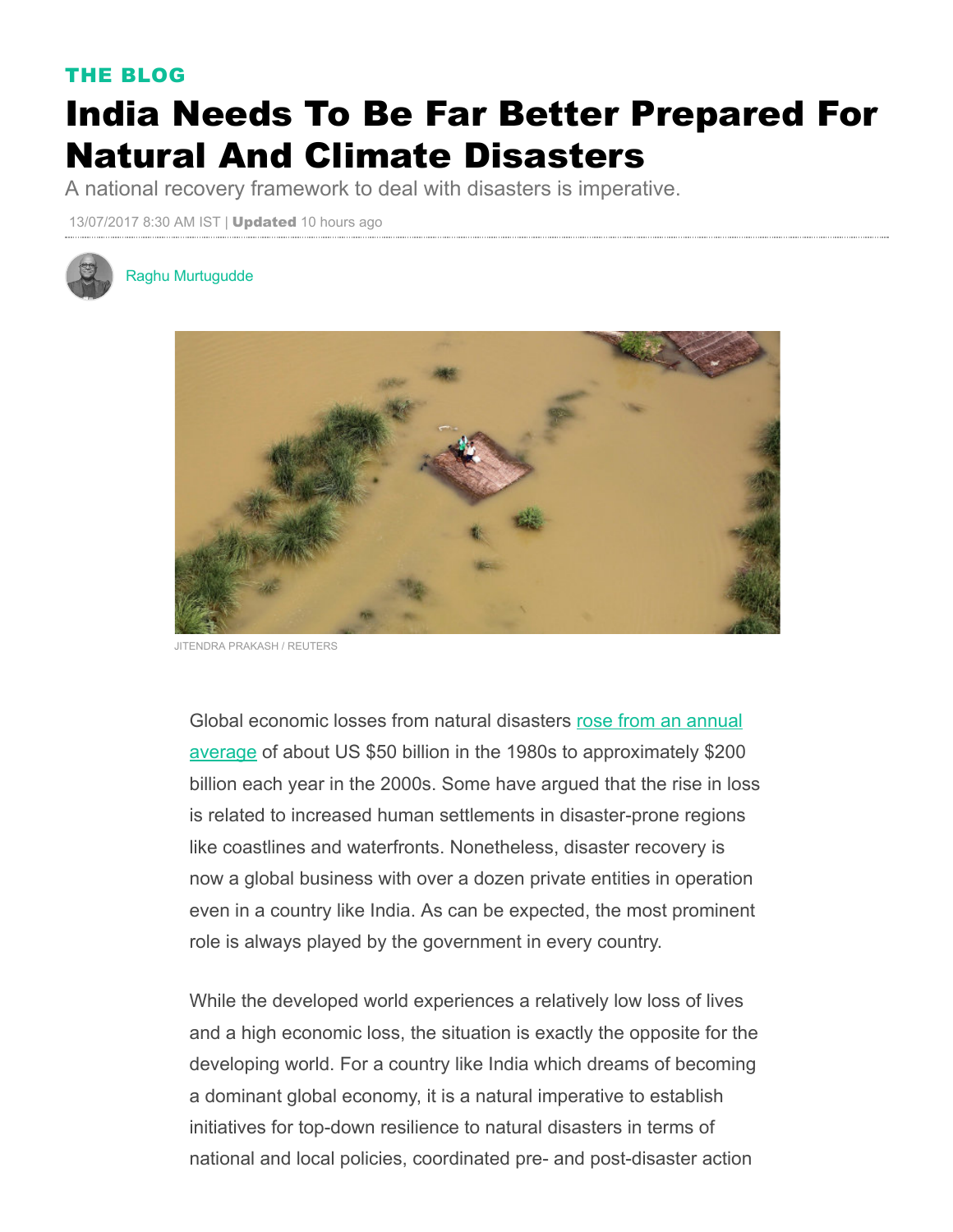plans to enhance speedy recovery and return to healthy, resilient and sustainable communities. There are some excellent [recommendations](http://sites.nationalacademies.org/PGA/ResilientAmerica/PGA_08640) issued in two reports by the US National Academies of Sciences on developing critical strategies for disaster recovery and return to healthy, resilient and sustainable communities. Resilience is defined "the ability to prepare and plan for, absorb, recover from, and more successfully adapt to adverse events." While the recommendations are obviously developed for the US, we can easily adapt most of them for India.

It is time to be cognizant about climate variability and change as a major source of many disasters, including elevated risks of cyclones, inundation, storm surges, heat waves, crop failure, etc.

India has established the National Disaster Response Force (NDRF) under the Disaster Management Act "for the purpose of specialist response to a threatening disaster situation or disaster". The National Disaster [Management](https://en.m.wikipedia.org/wiki/National_Disaster_Management_Authority_(India)) Authority (NDMA) is the central authority with the Prime Minister as the chairman. State governments are largely responsible for disaster recovery but the military often gets called in for search and rescue and other recovery efforts. India also has nongovernmental entities such as the All India Disaster Mitigation Institute which focuses on planning actions, advocacy, and research on disaster mitigation. Private entities such as the Disaster Recovery Institute International offer training and certification in disaster recovery. Disaster maps and vulnerability profiles by the Ministry of Housing and Urban Poverty Alleviation of the Government of India identify winds and cyclones, earthquakes, and floods as disaster risks. It is unclear if the maps have been updated to include weather and climate extremes and the associated crop losses or loss of lives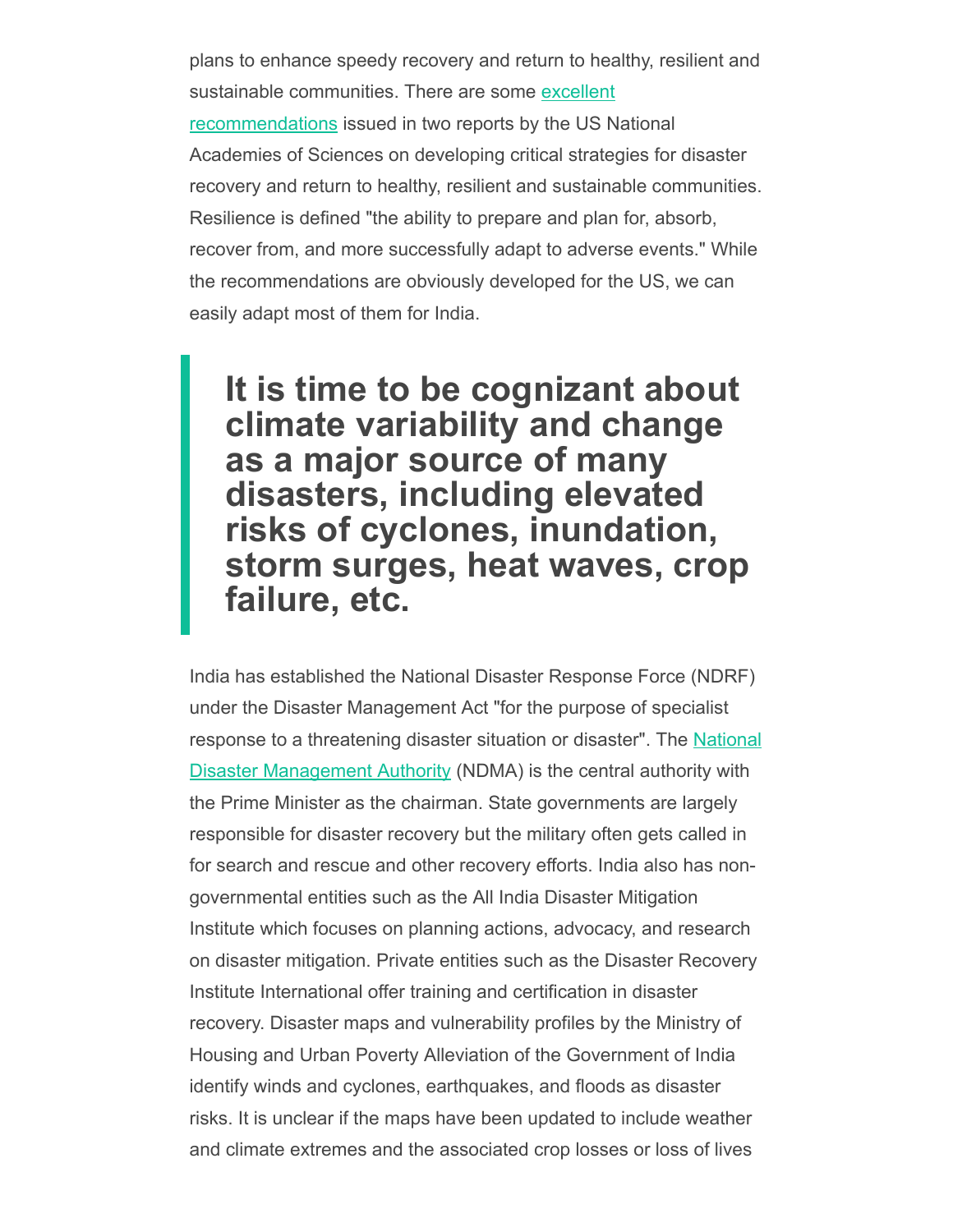or health risks. Clearly, it is time to be cognizant about climate variability and change as a major source of many disasters, including elevated risks of cyclones, inundation, storm surges, heat waves, crop failure, etc.

An **Oxfam study on [tsunamis](https://www.oxfam.org/sites/www.oxfam.org/files/file_attachments/oxfam-international-tsunami-evaluation-summary_3.pdf)** noted that disasters are profoundly discriminatory. India faces many socioeconomic vulnerabilities that affect women and children disproportionately, especially from lower income communities. These vulnerabilities are greatly exacerbated during natural disasters in terms of their abilities to anticipate, resist and recover from the impacts. Needless to say, climate-related extremes will only be more taxing on these populations. In addition, impacts of disasters on individuals and communities in terms of health issues, more specifically the so-called "behavioural" health issues that include psychological, emotional, and developmental health and substance abuse are essentially ignored. Adverse health effects also tend to afflict the poor more.

Disaster recovery frameworks must be robust in terms of preand post-disaster initiatives requiring cross-sector collaborations between communities, local, state and central governments, private sectors, religious and social non-governmental organisations.

The Academy reports stress the importance of disaster recovery as a strategic planning of the community, by the community and for the community. Disaster recovery frameworks must be robust in terms of pre- and post-disaster initiatives requiring cross-sector collaborations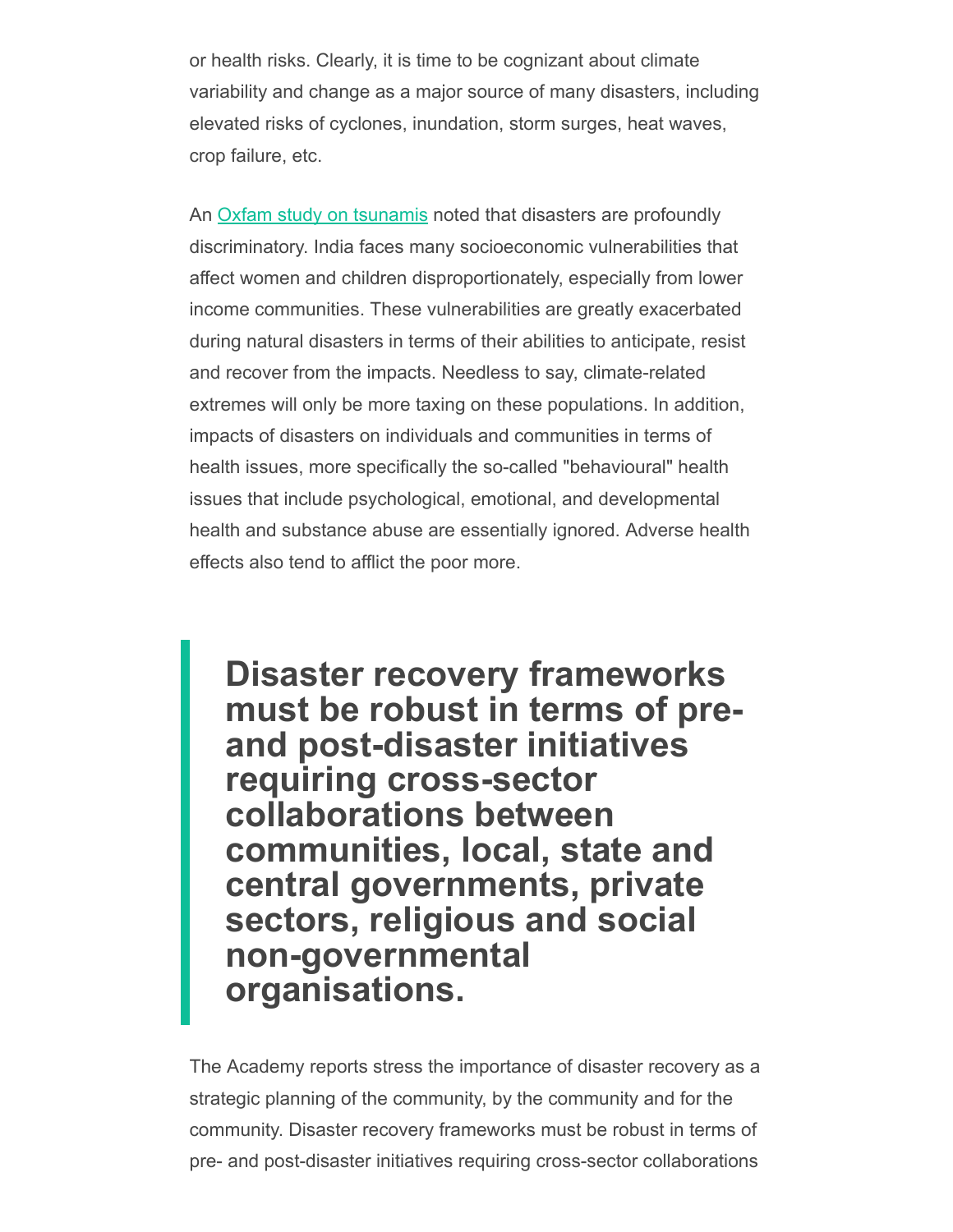between communities, local, state and central governments, private sectors, religious and social non-governmental organisations. An additional factor that must be added diligently to disaster recovery is the integration of the health sector into pre- and post-recovery strategies and decisions. Any policies and strategies to enhance India's pre- and post-disaster resilience must also consider natural and built environments and socioeconomic systems. All implementations of these strategies must leverage the pre-disaster planning to drive rapid post-disaster return to healthy, resilient and sustainable communities.

Such integrated systems require visioning, assessment, planning and implementation. A shared vision of healthier, more resilient and sustainable communities must also identify the knowledge, data and research needs for assessment of hazard anticipation, risk, vulnerability, and resilience. Planning must include potential outcomes of the recovery on post-disaster housing, health, transportation, communication, public works, etc. Implementation of policies and strategies need to ensure creative and synergistic use of recovery resources for top-down resilience and bottom-up equity in terms of age, gender, rural, urban, social and economic strata, etc. Models, metrics and indicators for measuring progress towards resilience must drive an iterative learning process to better anticipate and manage disasters at short-, intermediate-, and long-terms to ensure resilient, healthy and sustainable communities with measurable reductions in vulnerability to disasters.

A national disaster recovery framework needs to facilitate community engagement at all levels with proper information and training that is simple and accessible to all.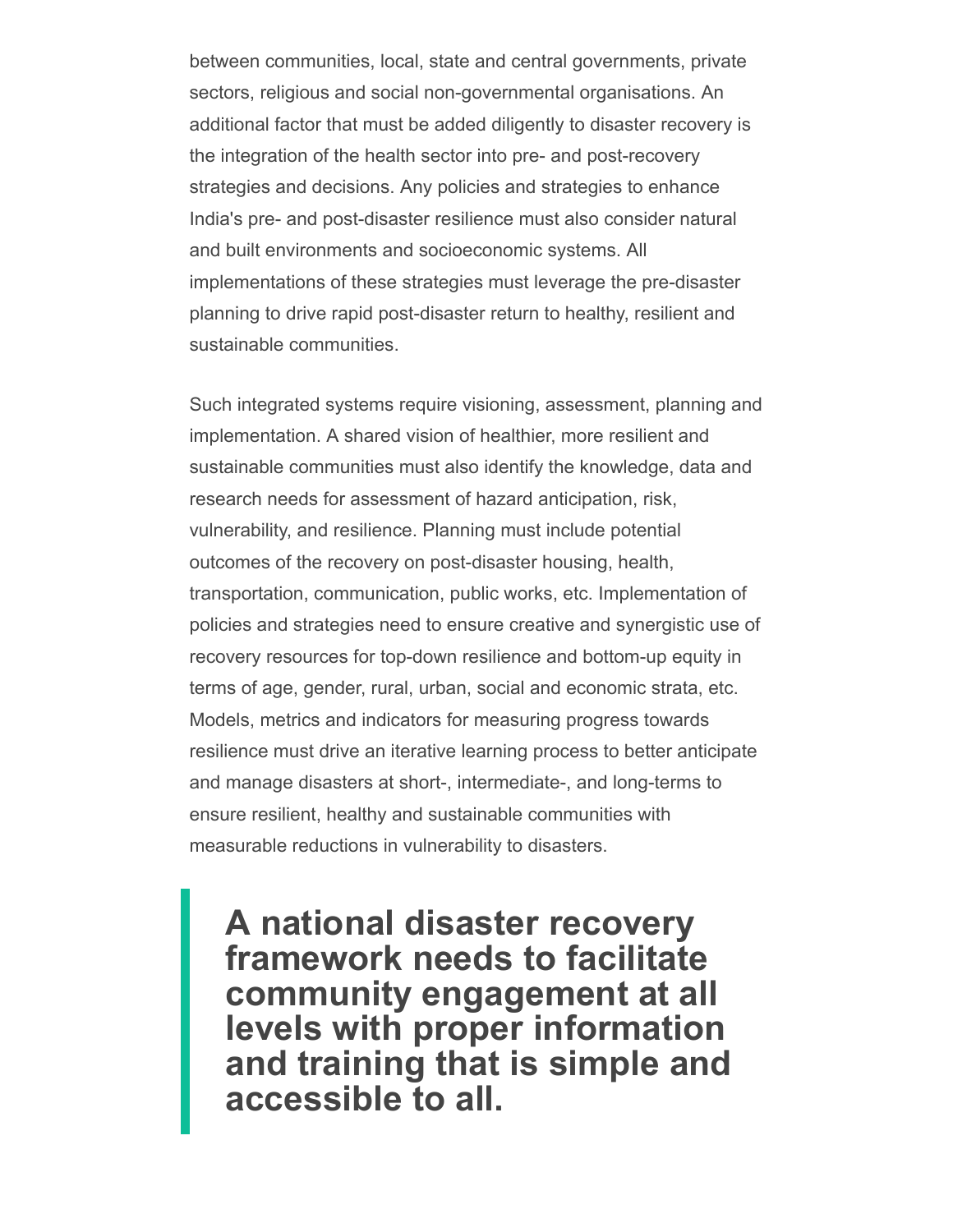A national disaster recovery framework needs to facilitate community engagement at all levels with proper information and training that is simple and accessible to all. Such a framework must leverage existing social networks and enhance the sense of community before, during and after disasters. Disaster mitigation and adaptation initiatives with up-to-date information and built infrastructure must be designed to strengthen the nation's as well each state's and community's ability to anticipate, deal with, resist and recover. The national framework will require a well-defined process for declaring major disasters so that resource allocations can be expedient and fair. Every individual and community must have the risk and vulnerability information based on which resilience strategies and operation plans are designed to reduce loss of lives, costs and impacts of disasters while making everybody safer and healthier. A culture of resilience needs to be inculcated across all sectors so that the roles and responsibilities of governmental and non-governmental organisations and the public are clearly defined with codes, standards and guidelines explicitly established, risk-based insurance pricing in place along with a national resource of disaster-related data to constantly improve disaster recovery and enhance resilience.

Communication strategies for enhancing disaster resilience and a rapid return to healthy and sustainable communities must focus on engaging communities as problem solvers that strengthen social bonds and cooperate to maintain social memories and narratives of disaster resilience. Building codes and standards and zoning laws ought to consider natural disasters and climate impacts on built infrastructure as well as crops and natural environmental assets. The natural-human system interactions during disaster-recovery must be synthesised routinely to develop more quantitative risk models while also updating the risk, vulnerability and resilience maps at as fine a granularity as possible, preferably down to community scales.

India's national and economic security, as well as its food and energy security, depend critically on being as disaster resilient, healthy and sustainable as possible at community level. While this is a great